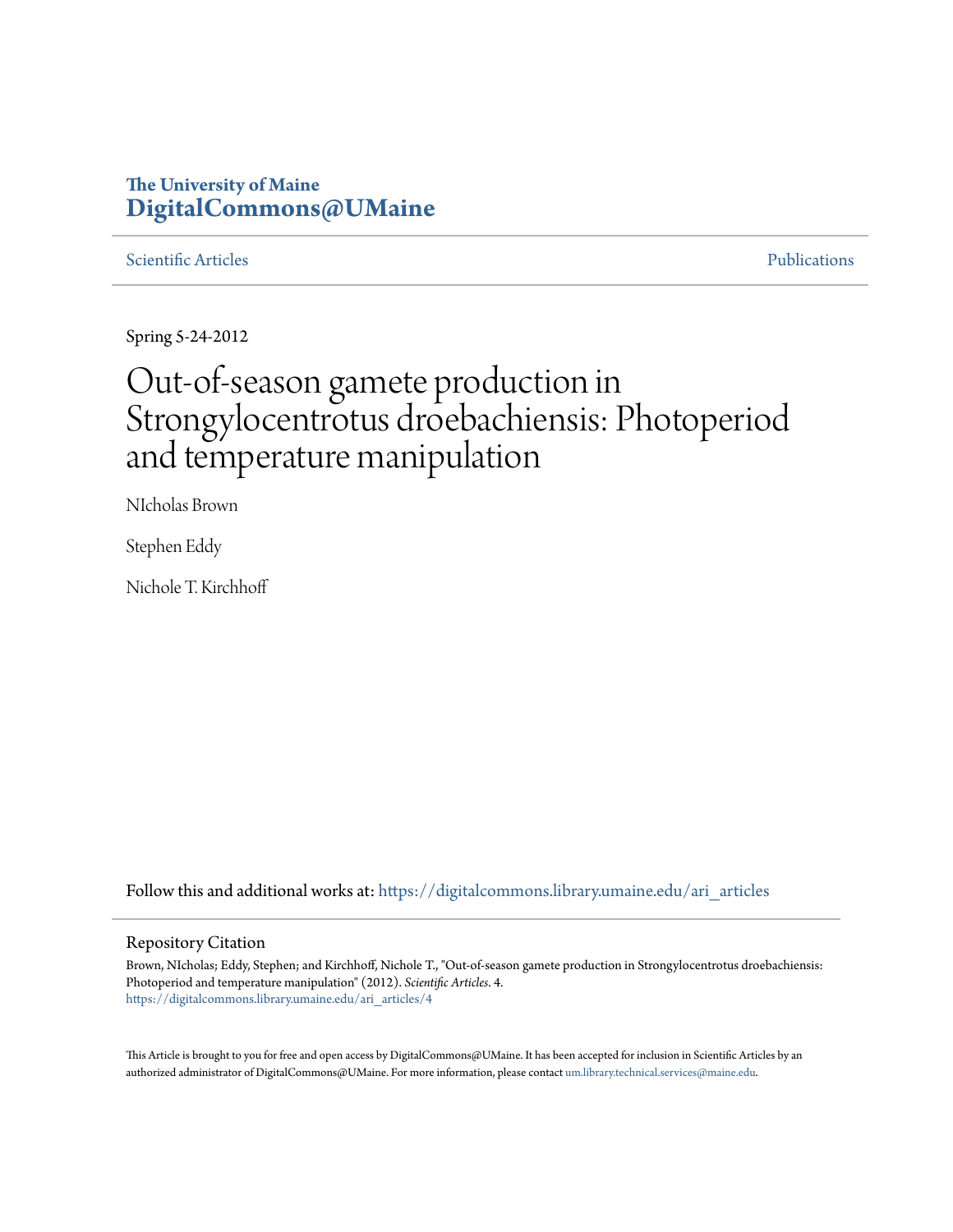Contents lists available at ScienceDirect

## Aquaculture



journal homepage: www.elsevier.com/locate/aqua-online

## Out-of-season gamete production in Strongylocentrotus droebachiensis: Photoperiod and temperature manipulation

### Nicole T. Kirchhoff<sup>\*</sup>, Stephen Eddy, Nicholas P. Brown

Center for Cooperative Aquaculture Research, University of Maine, Franklin, ME 04634, USA

#### article info abstract

Article history: Received 13 November 2009 Received in revised form 19 February 2010 Accepted 2 March 2010

Keywords: Spawning Gametogenesis Photoperiod Sea Urchin Temperature Strongylocentrotus droebachiensis

The natural spawning of Strongylocentrotus droebachiensis is limited to late winter into early spring. In order to reduce the cost of urchin production, out-of-season gamete production is necessary. This study attempted to condition broodstock for out-of-season gamete production through the use of two different photoperiod and temperature regimes: a Constant Spring and an Advanced year; hypothesized to induce maturation through suspension or advancement of the gametogenic cycle, respectively. Viable gametes were successfully produced out-of-season with fertilization and hatch rates equal to or surpassing the levels recorded for wild urchin's in-season. In addition, specific fecundity was significantly higher in out-of-season conditioned urchins compared to the in-season wild urchins. Histological techniques proved that gametogenesis was both suspended and advanced through manipulation of the photoperiod and temperature. In addition, several important observations were made regarding reproductive physiology in the green sea urchin, the implications of which are important to the economic development of the green sea urchin aquaculture industry and management of wild stocks.

© 2010 Elsevier B.V. All rights reserved.

#### 1. Introduction

Out-of season conditioning of sea urchins began in the 1960s [\(Fuji,](#page-8-0) [1967\)](#page-8-0) in an attempt to increase market value through enhanced gonad yield. While gonad enhancement is an important step towards the development of sea urchin aquaculture, economical gamete production is also necessary ([Harris et al., 2003; Luis et al., 2005;](#page-8-0) Walker et al., 1998). Research began on out-of-season gamete production in the green sea urchin, Strongylocentrotus droebachiensis (O.F. Müller, 1776) in the 1990s (Walker et al., 1998). However researchers have so far been unsuccessful in promoting out-of-season vitellogenesis and gamete production in this species.

One of the biggest hindrances to aquaculture development of the green sea urchin is the seasonality of natural spawning, which limits production to between four and seven months a year. Annual spawning of S. droebachiensis typically occurs in the spring, from February to May [\(Cocanour and Allen, 1967](#page-8-0); Falk-Peterson et al., 1983; [Himmelman, 1978; Larson et al., 1980; Meidel and Scheibling,](#page-8-0) [1998a; Munk, 1992; Oganesyan, 1998; Vadas et al., 1989\)](#page-8-0). In central and northeastern Maine, where this study occurred, peak spawning takes place in March [\(Vadas and Beal, 1999\)](#page-9-0), yet urchins can be induced to spawn from late-January to early-July [\(Oganesyan, 1998](#page-9-0)). The ability to manipulate spawning season would enable commercial sea urchin hatcheries to utilize facilities more efficiently.

The trigger of gametogenesis, and more specifically vitellogenesis, for S. droebachiensis is still under debate and has been intensely researched in recent years. Since each species of sea urchin has been found to have its own environmental or chemical cue, this field is still extremely underdeveloped. Three environmental factors are universally cited as important to the reproductive cycle: diet, photoperiod, and temperature ([McBride, 2005\)](#page-8-0). [Giese \(1959\)](#page-8-0) was the first to suggest photoperiod to be a control of gametogenesis. It has been determined that short days (or the autumnal equinox) in the annual cycle are what triggers the initial stage of gametogenesis in some species such as Strongylocentrotus purpuratus [\(Bay-Schmidt and](#page-8-0) [Pearse, 1987; Pearse et al., 1986](#page-8-0)), S. droebachiensis [\(Dumont et al.,](#page-8-0) [2006;](#page-8-0) Walker et al., 1998),and Eucidaris tribuloides [\(McClintock and](#page-8-0) [Watts, 1990](#page-8-0)). [Walker and Lesser \(1998\),](#page-9-0) using the autumnal equinox equivalent photoperiod, produced mature S. droebachiensis males, but failed to produce mature females. Subsequently, they suggested that temperature is an important modulator of vitellogenesis in green sea urchins [\(Walker and Lesser, 1998](#page-9-0)). Wild observations on S. droebachiensis suggest that gametogenesis coincides with a drop in temperature from mid-December to January and spawning correlated with the rapid rise of seawater temperature in the spring ([Stephens,](#page-9-0) [1972;](#page-9-0) Vadas et al., 1999). Seawater temperature has been found to be an important cue for out-of-season gametogenesis in some sea urchin species: Anthocidaris crassispina ([McBride, 2005](#page-8-0)), Hemicentrotus pulcherrimus, and Pseudocentrotus depressus ([Yamamoto et al.,](#page-9-0) [1988](#page-9-0)). Each of these species lives in areas with large annual

<sup>⁎</sup> Corresponding author. Tel.: +1 61488474304; fax: +1 61363243804. E-mail address: [Nicole.kirchhoff@umit.maine.edu](mailto:Nicole.kirchhoff@umit.maine.edu) (N.T. Kirchhoff).

<sup>0044-8486/\$</sup> – see front matter © 2010 Elsevier B.V. All rights reserved. doi:[10.1016/j.aquaculture.2010.03.003](http://dx.doi.org/10.1016/j.aquaculture.2010.03.003)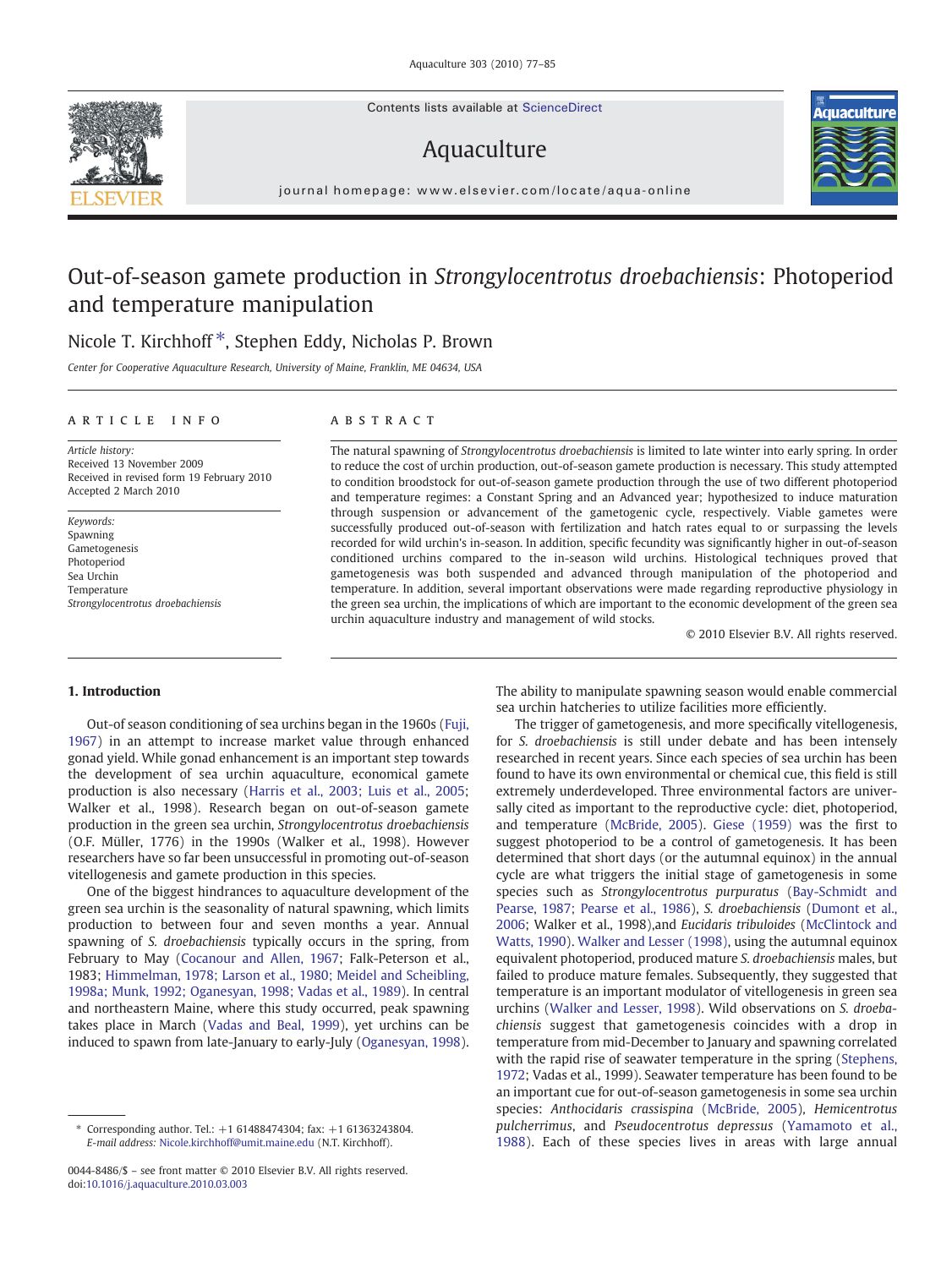fluctuations of seawater temperature [\(Sakairi et al., 1989; Yamamoto](#page-9-0) [et al., 1988\)](#page-9-0) much like the green sea urchin of Maine. A highly nutritious diet is also important for successful gametogenesis in S. droebachiensis [\(Ebert, 1968; Lemire and Himmelman, 1996](#page-8-0); Minor et al., 1997; [Thompson, 1982; Vadas, 1977\)](#page-9-0), including various species kelp, their preferred diet ([Ebert, 1968](#page-8-0)).

This study describes attempts to achieve out-of-season gamete production in S. droebachiensis using two different photoperiod/ temperature manipulations. The first follows research on Paracentrotus lividus [\(Luis et al., 2005\)](#page-8-0), using Constant Spring conditions of central to northeastern Maine: 12 L:12 D and  $6 \pm 0.3$  °C. It was hypothesized that this technique should maintain the ripe condition of both males and females indefinitely, without triggering a new cycle of gametogenesis. The second conditioning treatment employed an Advanced regime, altered so that by mid November, the apparent photoperiod and temperature will be that of mid April, i.e. advancement of 6 months. It was hypothesized that this second technique should stimulate premature initiation and completion of gametogenesis in both sexes.

#### 2. Materials and methods

#### 2.1. System design

Two separate broodstock conditioning systems were designed and constructed, each with a separate water-treatment system contained within a  $10' \times 9'$  insulated, light proof enclosure. Each system consisted of  $4 \times 100$  l holding tanks, a 2 m<sup>3</sup> sump/moving bed biofilter with plastic media, a 34 HP circulating pump, a 35 µm cartridge filter, and a 40 W U.V. sterilizer. Lighting for each system was provided by an 8' double fluorescent, T1 daylight fitting (0.580  $W/m<sup>2</sup>$ ) fitted with electric timers to control the photoperiod. Each system was also thermostatically controlled with a 1 kW heater and a 1HP chiller. Water flowed into each holding tank via a spray bar mounted at one end of the tank and left via a surface drain at the other end. From the holding tanks, water drained directly into the aerated biofilter below, then pumped through the heater/chiller system, through the cartridge filter and U.V sterilizer before returning to the holding tanks. Mortality, water temperature, and dissolved oxygen were measured daily and water quality parameters (dissolved ammonia, nitrite, nitrate, pH, alkalinity, and salinity) were assessed weekly.

#### 2.2. Establishing the photo-thermal conditioning regime

From March 1st to 15th 2006, each conditioning system was stocked with reproductively ripe wild adult  $(>40$  mm test diameter) S. droebachiensis. Two hundred and seventy four urchins with a mean test diameter of  $66.4 \pm 1.0$  mm were stocked into the Constant Spring system (Constant Spring group 1) and 251 urchins with a mean test diameter of  $64.4 \pm 1.1$  mm were stocked into the Advanced system (Advanced System Group). The urchins were obtained by divers from three locations in Penobscot Bay, Maine, during a typical commercial harvest. Urchins were collected from a variety of bottom types, kelp, cobble or ledge, at depths between 5 and 15 m. They were transported moist to the Center for Cooperative Aquaculture Research (CCAR) within 2 h from landing at the dock and were randomly distributed among the two conditioning systems. After a one month acclimation period, the Constant Spring system was held at a constant photoperiod of 12 L:12 D and a temperature of 6 °C  $\pm$  0.3 °C. The Advanced system received an advanced photoperiod and temperature regime adjusted so that by the 19th of November 2006, the apparent ambient temperature and photoperiod would be similar to that of the 10th of April in the northeastern Gulf of Maine, i.e. an advancement of 6 months (Fig. 1). An additional 50 urchins were stocked into the Constant Spring system in March 2007 and conditioned in the same method (Constant Spring group 2). The urchins were fed to satiation weekly with fresh, locally harvested kelp (75% Laminaria saccharina,



Fig. 1. Photoperiod and temperature conditions. (A) Ambient conditions in Penobscot Bay (B) Constant Spring conditioning system and (C) Advanced conditioning system. Temperature is denoted in grey, light hours in black.

15% Laminaria digitata, and 10% Ulva lactuca; approximately 10% dry matter), about 4.5 kg wet weight per system per week. Fecal pellets were siphoned biweekly and tank sides scoured twice per month in each conditioning system.

#### 2.3. Sampling

Samples were taken periodically from each system and from the field for morphological examinations, spawning trials, and histology/ stereology ([Table 1](#page-3-0)). For all samples, test diameter was measured using a ruler to the nearest 0.1 mm and the total body weight was measured to the nearest 0.1 mg. In addition, gonad weights were collected on all spawning and histology samples. The gonads were removed, rinsed with saltwater, blotted dry, and weighed to the nearest 0.1 mg. Whereas gonad weights and derived gonad indices are affected by test diameter, standardization needs to be performed prior to analysis ([Harrington et al., 2007](#page-8-0)). Adjusted gonad weight (AGW) was calculated.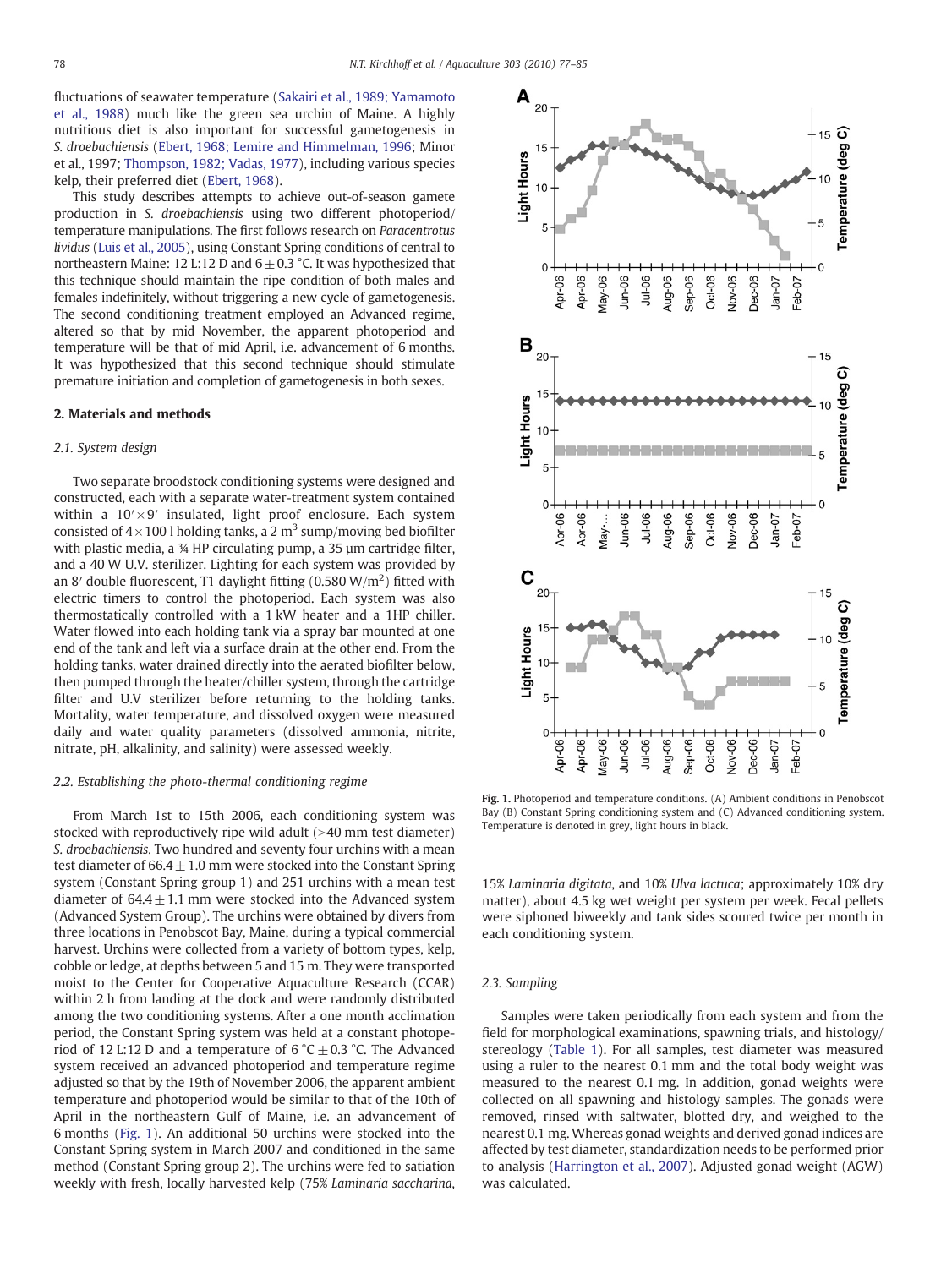#### <span id="page-3-0"></span>Table 1

Stocking and sampling timeline for each of the treatment groups: wild, Advanced, Constant Spring group 1 and Constant Spring group 2. Time within each treatment regime is denoted through shading. H, histology/stereology; S, spawning; M, morphological. Sample size is denoted in parentheses.

| Wild                          | S(60)          |   |   |      |      |         |   | H(6)           | S(5)        | H(8)           | S(40) |       |               |               |   |  | H(10)<br>S(20) |
|-------------------------------|----------------|---|---|------|------|---------|---|----------------|-------------|----------------|-------|-------|---------------|---------------|---|--|----------------|
| Advanced                      | Stock<br>(251) |   |   | H(4) |      | M (132) |   | H(8)           | S(19)       | H(12)<br>S(30) | S(25) | S(29) |               |               |   |  |                |
| Constant<br>Spring<br>group 1 | Stock<br>(274) |   |   | H(4) |      | M (191) |   | H(8)           | S(30)       | H(12)<br>S(30) |       | S(10) | S(20)         | H(5)<br>S(30) |   |  | H(10)<br>S(20) |
| Constant<br>Spring<br>group 2 |                |   |   |      |      |         |   |                |             |                |       |       | Stock<br>(50) |               |   |  | H(10)<br>S(20) |
| F                             | M              | A | M |      | 2006 | A       | S | $\overline{0}$ | $\mathbf N$ | D              |       | F     | M             | A<br>2007     | M |  | A              |

#### 2.4. Spawning trials

Spawning trials occurred in March 2006 on a portion of the field collected urchins to assess the proportion of gravid urchins from the initial wild population. From November 2006 to August 2007 captive and field collected urchins were induced to spawn for out-of-season spawning trials according to the schedule shown in Table 1.

Standard spawning and fertilization techniques were used following [Strathmann \(1978\)](#page-9-0). Urchins were removed from experimental systems and 2 ml of 0.5 M KCL was injected into the perivisceral cavity [\(Palmer,](#page-9-0) [1937\)](#page-9-0) in a climate controlled, 10 °C room. Individual urchins remained dry, aboral side up, on a stainless steel laboratory bench and allowed to release gametes for up to 1 h post injection. Once gametes emerged from the madroporite and sex could be identified, females were turned upsidedown over room temperature (10 °C) porcelain cups for oocyte collection. Males were left aboral side up and sperm removed dry using a 1 ml sterile syringe. For urchins which did not spawn, sex was determined through a wet mount of the gonad under a compound microscope  $(400\times)$ . After 1 h, oocytes were rinsed from the cups using 35 ppt, 0.2 µm filtered seawater, into a graduated cylinder. Eggs were allowed to settle for 5 min prior to volumetric measurement, which was taken to the nearest 1 ml. Volume of sperm was measured to the nearest 0.1 ml. Specific fecundity (i.e. ml spawn per g wet weight of urchin) was calculated for both sexes.

The viability of oocytes and sperm was determined through percent fertilization (i.e. formation of a fertilization membrane) and by percent hatch (i.e. development to the mid-blastopore stage). Oocytes from each individual female were placed in 1 l of 35 ppt, 0.2 µm filtered natural seawater and fertilized with 0.1 ml sperm diluted 10:1 with 35 ppt, 0.2 µm filtered natural seawater. For oocyte volumes greater than 30 ml, 0.2 ml sperm was used. After 10 min, eggs were rinsed of excess sperm using a 64 µm mesh sieve, and concentrated to a volume of 100 ml using 35 ppt, 0.2 µm filtered seawater. After 1 h, three 1 ml samples were taken from the concentrated fertilized eggs, and the number of oocytes and fertilization rate calculated using a 1 ml sample grid under a compound microscope (100 $\times$ ). In addition, three 2 ml samples were placed in three 100 ml sterilized Petri dishes with 20 ml of 35 ppt, 0.2 µm filtered natural seawater and incubated in complete darkness at  $9\pm0.5$  °C. Dishes were removed after 72 h and percent hatch was calculated using a dissection scope  $(40\times)$ . The paternal effect on oocyte viability was calculated for oocyte volumes greater than 8 ml. Each distinct female's oocyte was equally divided among three 1 l beakers and fertilized with 0.1 ml sperm from one of three individual males. Percent fertilization and percent hatch were calculated for each distinct mating.

#### 2.5. Histology and stereology

Samples of gonads from both experimental and wild urchins  $(n=4$  to 12 individuals) were fixed in primary fixative (3%) glutaraldehyde in 0.2 M sodium cacodylate buffer) and embedded in

plastic following methods described by [Walker \(1980\)](#page-9-0). Samples were sliced to 1 µm and stained with aqueous 1% toluidine blue in 1% borax.

Histological analysis was performed using the techniques described by [Walker and Lesser \(1998\).](#page-9-0) Each sample was identified as male or female and characteristic cells were identified. Nutritive phagocyte (NP) layer thickness was determined by measuring the total diameter of the NP layer from gonadal wall to gonadal lumen and then subtracting the diameter of germinal cells, if present. Measurements were taken to the nearest 0.01 µm. Oocyte size–frequency was calculated for each female sample by measuring the diameters of all oocytes containing a clearly visible nucleolus ( $n=10$  to 30). Oocyte measurements were taken under 200× magnification to the nearest 0.01  $\mu$ m. Each sample was also digitally photographed under 200 $\times$ and  $400\times$  magnifications. Photographs were used to determine the stage of reproduction following the classification scheme of [Walker et al. \(2005, 2001\)](#page-9-0): Inter-gametogenesis and NP phagocytosis (spring), Pre-gametogenesis and NP renewal (summer), Gametogenesis and NP utilization (fall), End of gametogenesis, NP exhaustion and spawning (winter to early spring).

To obtain the relative volume fractions  $(V_v)$  of new or residual gametes, NP, and germinal epithelium, stereology was performed on each histological sample. A 64-grid compound microscope ocular piece under  $400\times$  magnification was used and cell type was characterized under each grid interception point, a total of 81 counts per slide. Relative volume fraction was calculated using the formula:  $V_v=$ # intercepts of a particular cell type/total # of intercepts.

#### 2.6. Statistics

Comparisons of test diameter, whole wet weight, and gamete viability were completed between sample dates and systems using orthogonal design ANOVA. Fertilization and hatch rate were arcsine transformed prior to analysis. All spawning data was pooled for in-season (February thru April) and out-of-season (May thru January) for all statistical analyses. A one-way ANOVA was used to examine NP diameter, one test for each treatment and sex. Due to the allometric effect of test diameter on gonad weight, analysis of covariance (ANCOVA) was used to analyze the monthly difference in gonad weight for each treatment group by regressing gonad weight against test diameter ([Harrington et al., 2007](#page-8-0)). Slopes were heterogeneous, therefore adjusted gonad weights (AGW) were calculated for each moth within each treatment group using the equation: AGW (g) = gonad weight (g) – slope (within group mean of test diameter−between group mean of test diameter). One-way ANOVA was then performed on AGW between months for each treatment group and sex. A three factor polynomial trend line was then fitted to the data. One-way ANOVA was also used to assess stereology changes, with each treatment and sex separated prior to analysis. Volume fractions were arcsine transformed prior to analysis. Statistical analyses, assumed normality (Shapiro test,  $p<0.05$ ), constant variance (Bartlett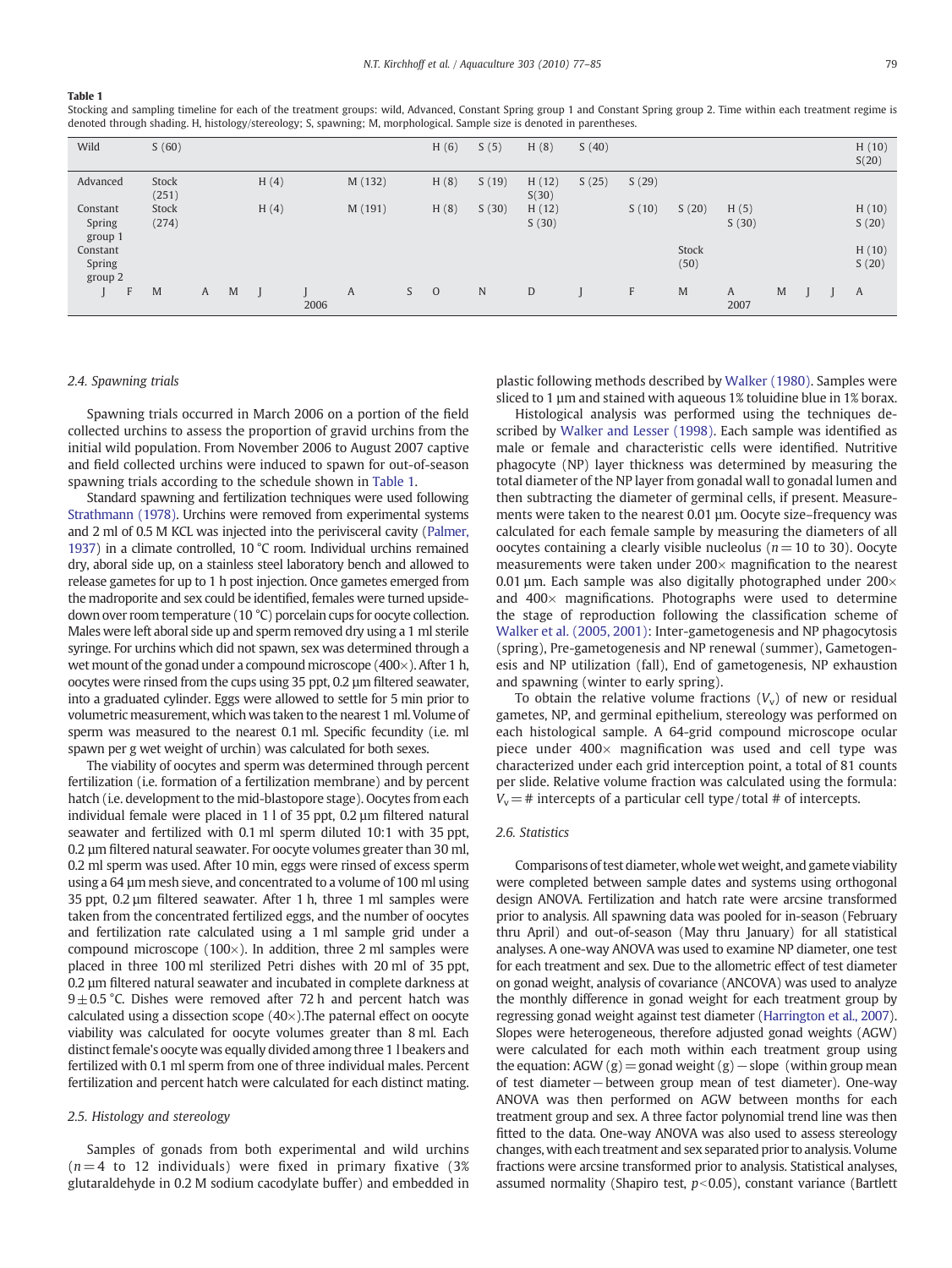test,  $p<0.05$ ), and were checked for the presence of outliers (Jack residuals and Cook's distance). When applicable, Tukey HSD post-hoc test was used to access differences at  $p<0.05$ . The R 2.31 statistical package (© 2006. The R Foundation for Statistical Computing) was used and significance was assumed when  $p<0.05$ .

#### 3. Results

#### 3.1. Survival and growth

Survival over the nine month conditioning period was 56% in the Constant Spring system and 47% in the Advanced system. Mortalities occurred mostly in the first month post-stocking in the Constant Spring system (77% of total mortalities), and within the first two months in the Advanced system (77% of total mortalities). Mortalities declined rapidly with  $>3\%$  of the total mortalities occurring in either system occurring 4 months post conditioning. Stocking densities decreased from 75.22% surface area (SA) coverage to 42.28% SA in the Constant Spring system and from 76.87% SA to 36.45% SA in the Advanced system as urchins were removed for sampling or died during the experiment. In March 2007, 50 additional urchins (Constant Spring group 2) were stocked in the Constant Spring system at 54.41% SA. Stocking densities are presented as percent surface area coverage to account for differences in size of individual urchin test diameters and describe the amount of tank area available to each individual urchin [\(Kirchhoff et al., 2008](#page-8-0)).

In August 2006, after most of the mortalities had occurred, all urchins were morphologically measured. The Constant Spring urchins were found to have an average test diameter of  $66.1 \pm 4.7$  mm; Advanced urchins averaged  $64.0 \pm 9.8$  mm. No significant change in test diameter was found over the first year of conditioning in either system ( $F = 1.4841$ ,  $df = 9.656$ ,  $p = 0.1498$ ). Wet weight in August 2006 was  $104.3 \pm 28.6$  g in the Constant Spring system and  $101.8 \pm 10.6$ 35.8 g in the Advanced system. Wet weight changed throughout the conditioning period in both systems ( $F = 2.0157$ ,  $df = 9.656$ ,  $p = 0.03529$ ), as expected with change in reproductive conditioning. Neither test diameter ( $F = 1.4935$ ,  $df = 7.385$ ,  $p = 0.1680$ ) nor wet weight ( $F= 1.3422$ ,  $df= 7.387$ ,  $p= 0.229$ ) changed in the Constant Spring system group 1 when examined over the extended eighteen months of conditioning.

Constant Spring group 2 urchins averaged  $65.8 \pm 6.4$  mm and  $108.9 \pm 27.3$  g in August 2007 after 5 months conditioning. Neither their test diameter ( $F = 0.6338$ ,  $df = 1.233$ ,  $p = 0.4268$ ) nor wet weight ( $F = 0.8992$ ,  $df = 1.233$ ,  $p = 0.344$ ) varied from Constant Spring group 1 urchins when they were morphologically examined in August 2006, also after 5 month conditioning. Therefore Constant Spring group 1 and group 2 urchins can be considered morphologically identical.

#### 3.2. Fecundity

An in-season spawning induction was performed for a portion of the wild (field) collected sea urchins in March 2006 to determine spawning condition, mature or spent, of animals to be conditioned; 17% of males and 52% of females could be induced to spawn at this time.

Inadequate access to wild urchins limited out-of-season spawning induction to only five individual urchins in November. No wild females (0 out of 2) and only one male (1 out of 3) would spawn in November. In January, of the 40 wild sea urchins injected with KCl, 79% of the males and 14% of the females spawned. Due to the low number of wild gravid females in January, effective out-of-season spawning inductions were defined as all spawning from May to January and in-season spawning from February to April.

From November thru April >90% of the males induced to spawn successfully released spermatozoa in the Constant Spring system. Within the same system, only 70% of induced females spawned in November and  $>90\%$  spawned between December and April. When out-of-season induced spawning events were pooled, 93% males and 85% females induced to spawn released gametes in the Constant Spring system group 1.

In the Advanced system, of the males injected with KCl, 91% spawned in November, 86% in December, and 100% in January. Within the same system, only 13% of injected females spawned in November, 50% in December, and 100% in January. When out-of-season spawning were combined, 91% males and 62% females were successfully induced to spawn in the Advanced system.

In August 2007, 100% of males and females in the Constant Spring system, after both five (group 2) and eighteen months (group 1) conditioning, were induced to spawn. From the wild 60% of males and 10% females (1 out of 10) could be induced to spawn at this time.

Specific fecundity was calculated by dividing the volume of spawn (ml) by the wet weight of the individual (g). For conditioned females, specific fecundity was greater in all in-season spawning inductions compared to out-of-season ( $F = 7.668$ ,  $df = 1.178$ ,  $p = 0.006$ ) by an average of 0.038 ml/g, approximately 30%. There was also an effect of conditioning treatment on female specific fecundity  $(F= 25.874,$  $df = 3.178$ ,  $p < 0.001$ ) (Fig. 2). There was no interaction between spawning date and treatment for specific fecundity. When all spawning induction dates are pooled, the Constant Spring groups had higher fecundity than the Advanced ( $p = 0.013$ ,  $p = 0.048$ ) respectively) and wild ( $p<0.001$ ,  $p<0.001$ , respectively) groups. In addition, the Advanced group had higher specific fecundity than the wild group ( $p<0.001$ ). No difference was found between the two Constant Spring groups ( $p = 0.427$ ). In males, specific fecundity was not affected by spawning induction date  $(F= 1.288, df= 1.177,$  $p = 0.258$ ). Specific fecundity was affected by conditioning treatment  $(F = 10.498, df = 3,177, p < 0.001)$  ([Fig. 3\)](#page-5-0). The Constant Spring group 1 ( $p<0.001$ ) and the Advanced group had approximately  $4\times$  higher specific fecundity compared to the wild. No difference was found between Constant Spring group 1 and Advanced ( $p = 0.719$ ), nor between Constant Spring group 2 and the wild ( $p = 0.999$ ).

#### 3.3. Gamete viability and maternal/paternal effects

The numbers of eggs per ml spawn, percent fertilization, and percent hatch was calculated for each conditioning treatment and pooled for in-season (February thru April) and out-of-season (May thru January) spawning inductions. The number of eggs per ml spawn did not significantly differ between treatments ( $F = 1.7353$ ,  $df = 4.97$ ,  $p = 0.148$ ) nor between in-season and out-of-season spawning



Fig. 2. Specific fecundity of female urchins (mean  $\pm$  SE). Specific fecundity was greater in all in-season spawning inductions compared to out-of-season for each treatment group. Different letters denote significant differences between treatment groups when in-season and out-of-season spawning inductions are pooled, at  $p<$  0.05. No interaction was found between treatment group and spawning date  $(F= 1.3193, df= 2.178,$  $p = 0.270$ ).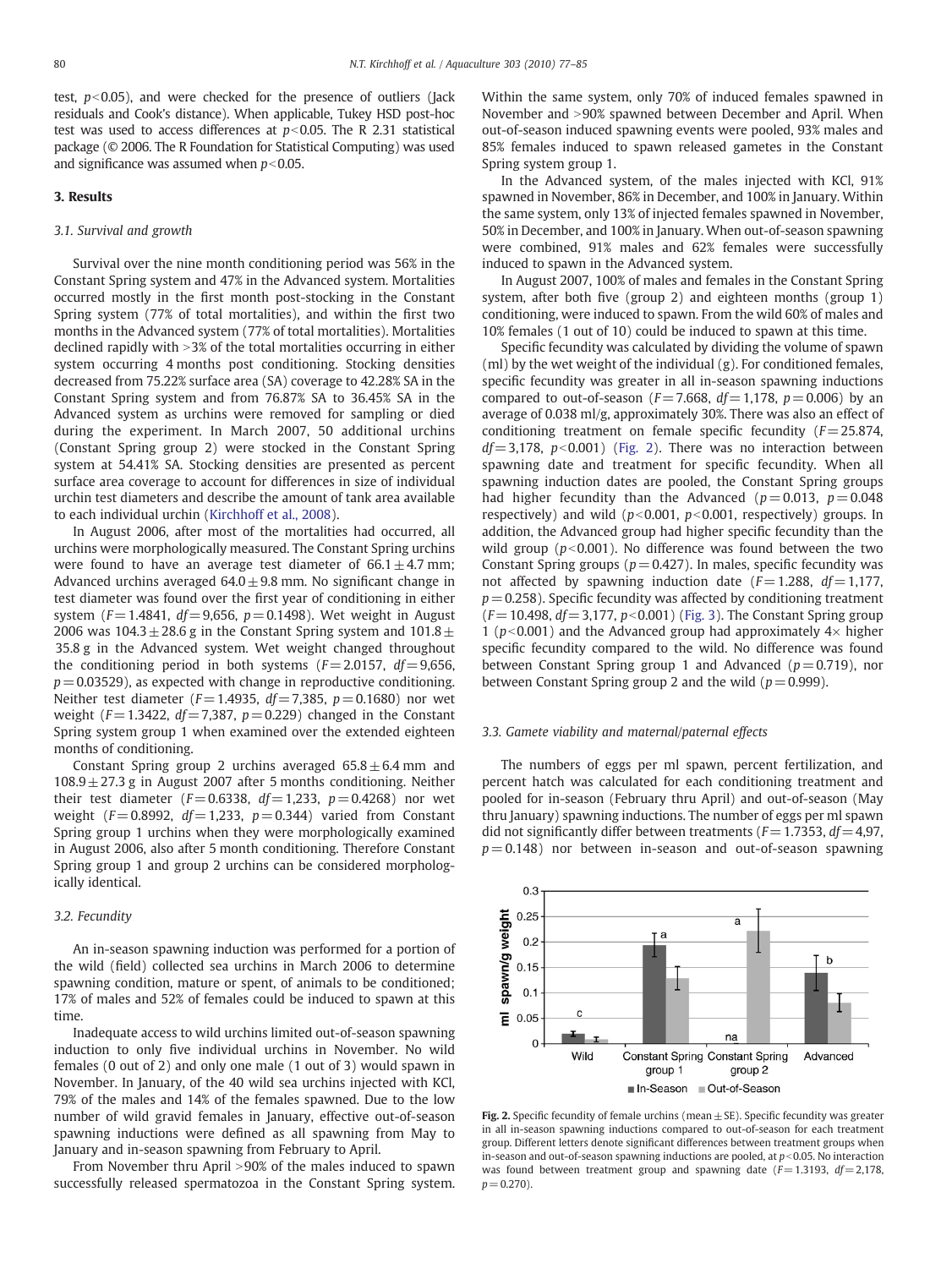<span id="page-5-0"></span>

Fig. 3. Specific fecundity of male urchins (mean $\pm$  SE). No difference was found between in-season and out-of-season spawning inductions. Different letters denote significant differences when in-season and out-of-season spawning inductions are pooled for each treatment group, at  $p<0.05$ . No interaction was found between treatment group and spawning date  $(F= 1.117, df= 2.177, p= 0.330)$ .

inductions ( $F = 0.0606$ ,  $df = 1.97$ ,  $p = 0.4381$ )(Fig. 4A). There was no interaction between treatment and spawning date for the number of eggs per ml spawn ( $F = 1.305$ ,  $df = 2.97$ ,  $p = 0.276$ ). Fertilization success was not different between treatment groups ( $F= 1.643$ ,  $df = 3.96$ ,  $p = 0.185$ ), yet was affected by the seasonality of spawning induction ( $F = 11.446$ ,  $df = 1.96$ ,  $p = 0.001$ ). In-season spawning had a 10% higher fertilization rate than out-of-season spawning when all treatment groups were combined. (Fig. 4B). Hatching success was not different between conditioning treatments ( $F = 0.819$ ,  $df = 3.89$ ,  $p = 0.487$ ), but was affected by spawning induction date  $(F = 17.1862, df = 1,89, p<0.001)$ . When all treatment groups are pooled, in-season spawning had a 19% higher hatching rate than outof-season spawning inductions (Fig. 4C).

Maternal and paternal effects on fertilization rate were calculated for six spawning events and a total of 16 females and 16 males. Maternal and paternal effects on hatching rate were also calculated, for five spawning events and a total of 14 females and 14 males. There was no paternal effect found on fertilization rate or hatching rate when examined for each of the five spawning events separately  $(df= 5,30, p>0.5)$ . Since no paternal effect was found, data could be pooled and compared for maternal effect on gamete viability. There was a significant maternal effect found for both fertilization and hatching rates ( $F = 9.8851$ ,  $df = 13.34$ ,  $p < 0.001$ ).

#### 3.4. Gonad indices

Gonad weight of sea urchins changes in a polynomial fashion throughout the reproductive season, peaking at gametogenesis, and is the smallest just after spawning ([Giese, 1966; Meidel and Scheibling,](#page-8-0) [1998b; Pearse and Cameron, 1991; Walker, 1982\)](#page-8-0). Adjusted gonad weights (AGW) were analyzed over sample date, treatment, and sex. AGW was found to be influenced by date and conditioning treatment  $(F = 2.0415, df = 8,412, p = 0.04053)$ . The Constant Spring group 1 females were found to change over time  $(F= 2.276, df = 6.91,$  $p = 0.044$ ), but not in a polynomial fashion as excepted with the natural reproduction cycle. Males did not change AGW over samples dates ( $F = 1.659$ ,  $df = 7.110$ ,  $p = 0.127$ ) [\(Fig. 5\)](#page-6-0).

The Advanced females ( $F = 4.2523$ ,  $df = 5.57$ ,  $p = 0.002$ ) and males  $(F = 2.7027, df = 5.59, p = 0.0418)$  were found to change over time in a polynomial fashion ([Fig. 6\)](#page-6-0). When peak gonad index was calculated using the trendline, gonad index peaked approximately 3 weeks earlier in males compared to females.

#### 3.5. NP diameters

Nutritive phagocyte (NP) layer thickness is expected to cycle from maximum thickness in the summer just prior to gametogenesis to a



Fig. 4. (A) Number of eggs per ml spawn. (B) Fertilization rate of gametes released via KCL injection. (C) Hatching rate of gametes released via KCL induction. For both fertilization and hatching rates, in-season spawning was higher compared to out-ofseason for all treatments (mean  $\pm$  SE).

minimum at spawning (Walker et al., 1998). Females on average were found to have a 39.01 μm thicker NP layer than males regardless of treatment group or sample date  $(F = 26.1696, df = 1,67, p < 0.001)$ . Therefore sexes were separated for analysis. In the Constant Spring group 1 females, NP diameter was not different between sampling dates ( $F = 0.5788$ ,  $df = 3,10$ ,  $p = 0.642$ ). Males were found to cycle through the sampling dates ( $F= 3.8578$ ,  $df= 4.19$ ,  $p= 0.019$ ) with the largest NP layer occurring in August 2007 and the smallest in April 2007. Advanced females did significantly change NP thickness over sampling dates ( $F = 5.07$ ,  $df = 2.9$ ,  $p = 0.033$ ); with the largest NP layer occurring in October 2006 and the smallest in June 2006. Males did not change NP thickness over sampling dates ( $F = 0.5732$ ,  $df = 2,11, p = 0.5797$ .

#### 3.6. Oocyte diameters

In histology it is difficult to tell where exactly in a spherical oocyte a slice is taken. Although measurements of diameter were limited to those histological samples with a visual nucleus, it is estimated that an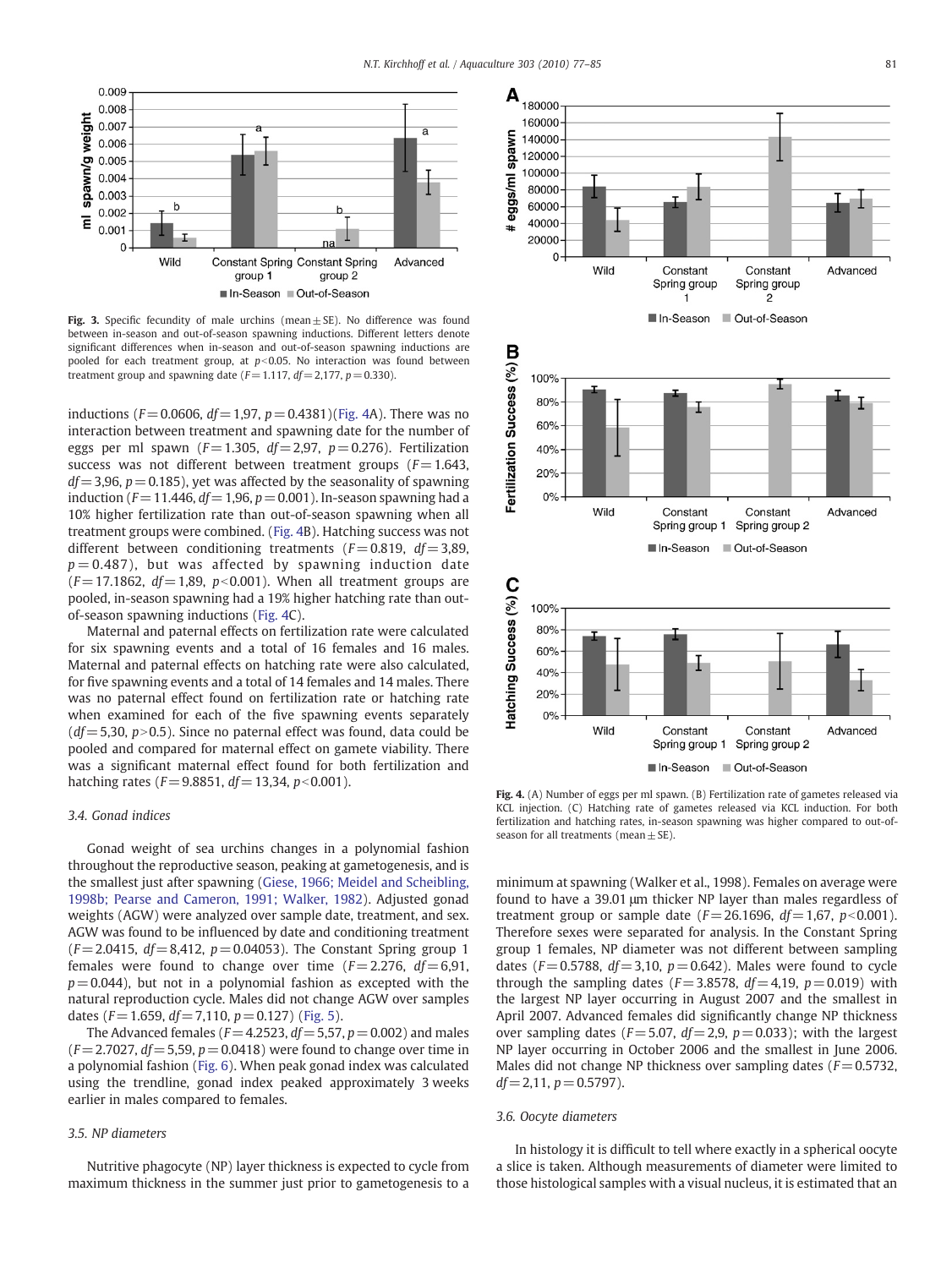<span id="page-6-0"></span>

Fig. 5. Change in adjusted gonad weight (AGW) from September 2006 to May 2007 for the Constant Spring conditioned S. droebachiensis.

error of  $\pm 10 \mu m$  may be present in all measurements. Therefore, although, mature oocytes in S. droebachiensis are defined between 130 and 160 μm in diameter [\(Falk-Petersen and Lønning, 1983](#page-8-0)), the range of maturity within this study was increased to include all diameters over 121 μm.

In the Constant Spring group 1 females, oocyte size–frequency showed a bimodal distribution with means of 87 um and 184 um  $(n= 4)$  in October, 46.4% of which being of mature size (mature defined between 121 and 160 μm). In December, there was no longer a bimodal distribution, with an average oocyte diameter of  $62.28 \pm$ 3.36  $\mu$ m ( $n= 6$ ) and only 1% of mature size. Average oocyte diameter decreased to  $17.98 \pm 1.92$  μm in April 2007 ( $n = 1$ ) then increased in August (63.93  $\pm$  3.62 μm) (n = 4), with 0% of mature size for the April and August samples. No oocyte diameters were measured in June 2006. The Constant Spring group 2 females had an oocyte diameter average of  $56.83 \pm 3.06$  μm with 0% at mature size in August 2007.

In the Advanced system, oocyte diameter increase from  $26.46 \pm$ 1.95 μm  $(n=1)$  in June (=Nov.) to 80.74  $\pm$  4.02 μm  $(n=6)$  in October (= Jan.) then decreased to  $66.44 \pm 2.06$  µm ( $n=5$ ) in December ( $=$ Apr.). Only 14.1% of oocytes were mature in October and 0% were mature in June and December.

Samples in June and August from the wild did not yield any measureable oocytes (i.e. none of the oocytes had a visible nucleus). In October, 42.9% were of mature size at an average of  $112.51 \pm 9.10$  µm  $(n= 1)$ . In December, the average oocyte size decreased to 52.96 $\pm$ 2.56  $\mu$ m ( $n = 4$ ), with 0% mature.

There were many samples which may have included mature oocytes, but could not be measured due to spontaneous spawning at



Fig. 6. Change in adjusted gonad weight (AGW) from September 2006 to May 2007 for the Advanced conditioned S. droebachiensis.

dissection which caused mature oocyte to dissociate and at times leave a complete void within the gonad (Fig. 7).

#### 3.7. Stereology

The relative volume of nutritive phagocytes (NP) should cycle inversely with the volume of germinal epithelium (GE) and gametes throughout the reproductive cycle ([Harrington et al., 2007\)](#page-8-0). In the Constant Spring group 1 females, relative volume of GE ( $F = 4.4104$ ,  $df = 3.15$ ,  $p = 0.021$ ) and gametes ( $F = 3.5433$ ,  $df = 3.15$ ,  $p = 0.040$ ) did significantly change between samples dates, yet relative volume of NP did not change ( $F= 1.396$ ,  $df= 3.15$ ,  $p= 0.283$ ). Males changed over time in the relative volume of gametes ( $F = 5.1593$ ,  $df = 4.24$ ,  $p = 0.004$ ), but not in volume of GE ( $F = 1.9036$ ,  $df = 4.24$ ,  $p = 0.004$ ) or NP ( $F = 2.3164$ ,  $df = 4.24$ ,  $p = 0.086$ ) over sample dates. Advanced females did not change significantly between sample dates in relative volume of GE ( $F = 1.029$ ,  $df = 2.8$ ,  $p = 0.4002$ ), gametes ( $F = 2.7477$ ,  $df = 2.8$ ,  $p = 0.1235$ ) or NP ( $F = 2.0803$ ,  $df = 2.8$ ,  $p = 0.187$ ). Males also did not significantly change between sample dates for relative volume of GE ( $F = 1.2565$ ,  $df = 2.11$ ,  $p = 0.323$ ), gametes ( $F = 3.7925$ ,  $df = 2.11$ ,  $p = 0.056$ ) or NP ( $F = 2.0803$ ,  $df = 2.8$ ,  $p = 0.187$ ).

#### 3.8. Reproductive staging

Using histological samples, reproduction stage can be estimated for each sample according to the classification scheme of [Walker et al.](#page-9-0) [\(2001\).](#page-9-0) A portion of the Constant Spring group 1 females were found to cycle through all four stages of the reproductive cycle, but not all female samples showed evidence of cycling ([Fig. 8A](#page-7-0)). Males in Constant Spring group 1 were found to be in the last two stages of reproduction every time they were sampled, therefore no evidence of reproductive cycling could be found. In the Advanced system, females were found to cycle through the various stages of reproduction collectively as a group ([Fig. 8B](#page-7-0)). Males were found to exhibit changes in the proportion of the last two stages of the reproductive cycle, but this cannot be confirmed through histology that they went through a complete reproductive cycle.

#### 4. Discussion

Modifying both photoperiod and temperature successfully altered gametogenic, and more specifically vitellogenic, cycling in the green sea urchin, S. droebachiensis allowing for year round collection of viable gametes.



Fig. 7. Female histology section with evidence of spontaneous spawning and dissociated mature oocytes.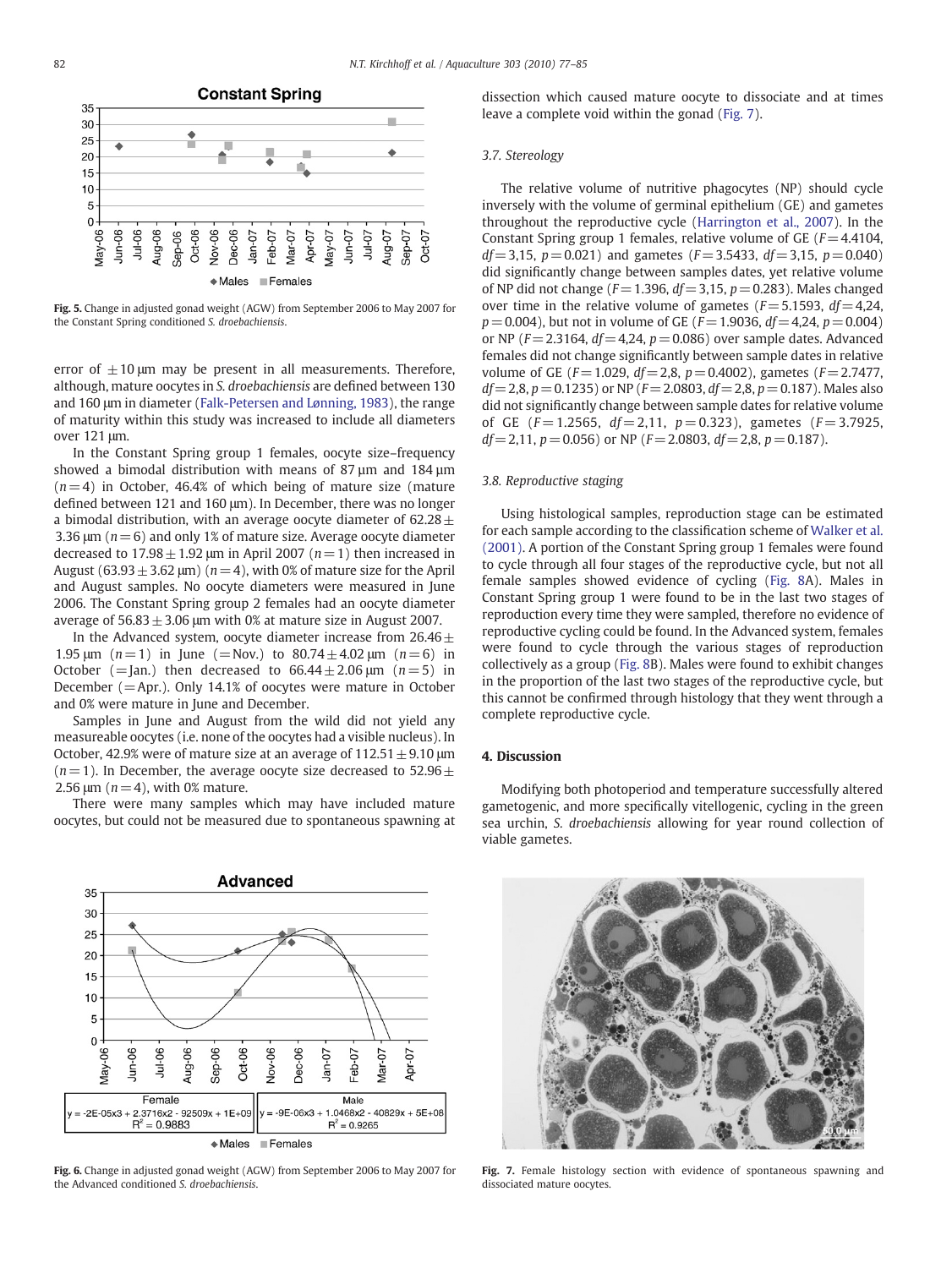<span id="page-7-0"></span>

Fig. 8. Reproductive staging of (A) Constant Spring group 1 and (B) Advanced conditioned urchins, represented as proportion in each of the reproduction stages [\(Walker et al., 2001\)](#page-9-0): (I) Inter-gametogenesis and NP phagocytosis, (II) pregametogenesis and NP renewal, (III) gametogenesis and NP utilization, and (IV) end of gametogenesis, NP exhaustion and spawning.

#### 4.1. Methodology

The conditioning system design used in this experiment maintained water quality well within recommended limits [\(Basuyaux and](#page-8-0) [Mathieu, 1999; Siikavuopio et al., 2004a,b, 2007a,b](#page-8-0)) and produced extremely high survival post acclimation. Prior gonad enhancement studies with S. droebachiensis reported far lower acclimation mortality ( $5.6\%$  [Minor and Scheibling, 1997;](#page-9-0)  $5.1\%$  [Pearce et al., 2002;](#page-9-0)  $510\%$ [Pearce et al., 2003; Siikavuopio et al., 2004a](#page-9-0); 12–16% [Siikavuopio et al.,](#page-9-0) [2007a;](#page-9-0) 10–15% [Siikavuopio et al., 2007b](#page-9-0)) noting the importance of short transportation time, maintaining a wet environment and reducing abrasion ([Dale et al., 2005; Siikavuopio et al., 2007b](#page-8-0)). Therefore, high initial mortality may be attributed to the two hour delay in transportation, a chance of desiccation and abrasion within fish bins during transport. Survival was maintained although densities were  $2\times$  higher than recommended levels for S. droebachiensis [\(Siikavuopio et al., 2007a\)](#page-9-0). The lack of significant growth may indicate too high a stocking density, though somatic growth of broodstock is not a priority of aquaculture operations, therefore not important to maintain. [Luis et al. \(2005\)](#page-8-0) found stocking densities could be increased as high as 20 kg/m<sup>2</sup> in *P. lividus* broodstock conditioning systems. It is likely that broodstock densities could be maintained at an even higher level than in this study without impairing fecundity or survival. Lack of growth in test diameter has been similarly found in other studies of green sea urchins of this diameter [\(Harrington et al., 2007](#page-8-0); Walker et al., 1998) and may be due to the asymptotic growth rate of urchins of this size ([Lamare and Mladenov, 2000\)](#page-8-0), not overcrowding.

The method of collecting and processing gonad samples for histology/stereology may have underestimated the presence of mature gametes due to the spontaneous release of mature gametes at dissection. Therefore measurements such as oocyte diameter and stereology may not be the best method to characterize the population's reproductive physiology at the time of maturation. In addition, using a sample size of ten individuals per treatment group per sample time is too small when sexes cannot be previously determined prior to sampling. This may lead to the underrepresentation of one sex, as occurred in this study at data number of sampling events. Cycling of cell types and reproductive staging through histology may be the best method to describe reproductive maturation in the green sea urchin due to previously described limitations. Even with the used of image analysis, an insufficient number of sampling dates was used in this study to sufficiently determine reproductive cycling within the conditioning populations. Analysis of reproductive cycling using histological and stereological techniques is intensive in time, sample sizes, and economically.

Urchins within this study had a higher gonad index than the wild for both males and females. Females averaged 4% and males 7% to 8% higher gonad index values than what would be expected from the wild after accounting for change over time. Previous studies found the same result as well as a smaller size at first maturity when laboratory reared urchins were compared to wild urchins [\(Pearse et al., 1986;](#page-9-0) [Unuma et al., 1996\)](#page-9-0). In addition, it has been observed that laboratory urchins exhibit delayed gametogenesis and a longer spawning duration than their wild counterparts ([Unuma et al., 1996](#page-9-0)) due to environmental conditions within the laboratory such as increased food supply and decreased environmental stress [\(McBride, 2005\)](#page-8-0).

#### 4.2. Out-of-season gamete production

This study demonstrated that it is possible to obtain significant numbers of viable gametes year round with S. droebachiensis and with higher specific fecundity compared to the wild. In addition, eggs per ml spawn, percent fertilization, and percent hatch of out-ofseason produced gametes was equal to or surpassed levels reported in the wild. Although a 2 month advancement in the spawning season of S. droebachiensis has been reported prior [\(Stephens, 1972](#page-9-0)), viability of gametes was never proven. The increase in fecundity and viability of gametes spawned from the conditioned urchins compared to the wild may be due to increased availability of high quality food to broodstock within the laboratory.

A strong maternal effect on fertilization and hatch rates in green sea urchins demonstrates the importance of high quality female gametes to a commercial aquaculture business. The ability to determine the sex of an individual prior to conditioning and/or spawning would be economically valuable to the commercial development of the sea urchin industry in terms of broodstock management. Future studies should also examine the possibility of spawning broodstock more than once. This would significantly decrease the economic investment involved in gamete collection, in addition to allowing division of broodstock by sex.

#### 4.3. Suspension of gametogenesis

Using Constant Spring photoperiod and temperature, mature broodstock can be conditioned out-of-season and induced to spawn within five months post-stocking. In addition, urchins can be maintained in a ripe condition for 18 months, actually improving in the number of viable offspring produced per volume of spawn overtime. High volume spawns are desired within aquaculture due to the reduced cost per gamete [\(Luis et al., 2005\)](#page-8-0). Additional research needs to be completed to determine the speed of maturation induction using spring conditions using field collected urchins at different times of the year. Research by [Luis et al. \(2005\)](#page-8-0) determined that P. lividus reproductive maturation could be induced in wild collected urchins through Constant Spring conditions as early as 60 days post conditioning. In addition, if broodstock are to be spawned more than once, the amount of time needed to recover would need to be investigated. Maturation longevity beyond eighteen months would not be necessary in aquaculture due to the high holding cost, unless selective breeding can be demonstrated as economical.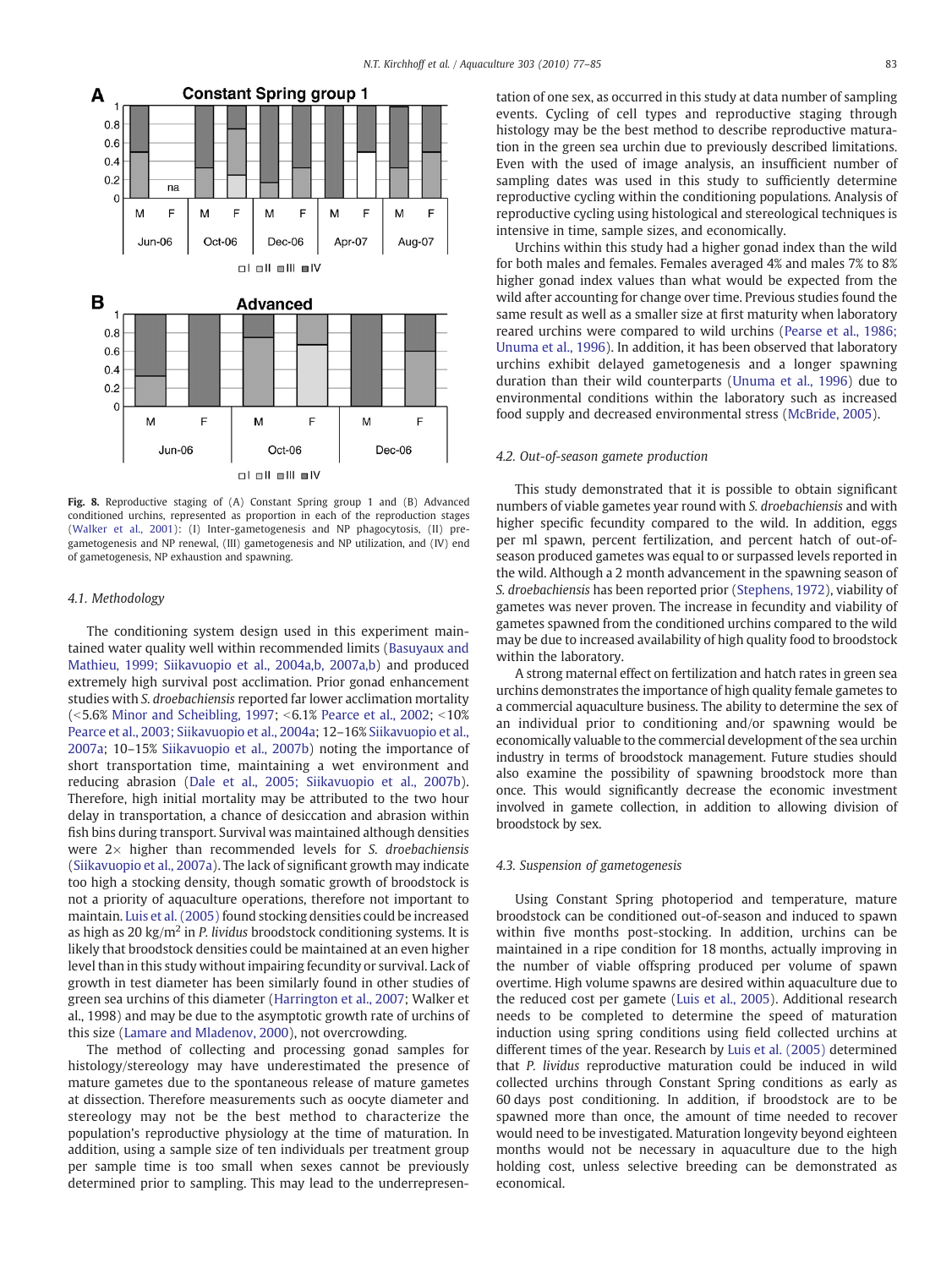<span id="page-8-0"></span>Some cycling may have occurred in this system; evidenced by a changing AGW, and evidence of some reproductive cycling for females. When oocyte diameters were measured, the Constant Spring females were found to possess two cohorts of oocyte diameters, both mature and immature oocytes, in October. This may be an artifact of the stocking population, approximately half of which were spent. If this is the case, then the act of spawning, not autumnal equinox (Dumont et al., 2006; Walker et al., 1998), may be the trigger for initiating gametogenesis/vitellogenesis in S. droebachiensis.

Although gametes could be collected in August after eighteen months of conditioning, approximately six months out-of-season with the wild, change in reproductive staging and nutritive phagocyte thickness suggests some possible cycling past the spawning stage. It is possible that after one year of suspending gametogenesis, gametes were partially reabsorbed and gametogenesis occurred continuously thereafter. The effect of the low stress and good husbandry practices and nutritional intake used in this experiment must also be considered.

#### 4.4. Gametogenesis advancement

In addition to suspending gametogenesis, advancing gametogenesis and vitellogenesis was also achieved through manipulation of photoperiod and temperature. Although the goal of this portion of the experiment was to advance the reproduction cycle by six months, viable gametes could not be produced in large number earlier than 9 months. A study by Walker et al. (1998), which applied an Advanced photoperiod to green sea urchins, suggested it was the autumnal equinox which initiates a new gametogenic cycle in this species. Due to previously described limitations of the histological and stereological methods used in this study, it may be possible that photoperiod manipulation alone and not the combination of both photoperiod and temperature manipulation, is required to initiate gametogenesis in the green sea urchin.

The lack of changes in adjusted gonad weights and cell type volumes evident in this treatment group may be an artifact of the sampling schedule and not because gametogenesis did not occur. Spawning inductions, NP thicknesses, oocyte diameter measurements, and histological staging data confirm that cycling indeed occurred for both males and females under Advanced photoperiod and temperature. After analyzing AGW and spawning data, it can be inferred that the females lag behind males by 3 weeks in reproductive cycling. This may be due to the large reproductive effort required from females compared to males. This finding has implications for ecological management of the green sea urchin fishery.

#### 5. Conclusion

This experiment produced several novel pieces of information regarding green sea urchin, S. droebachiensis reproduction physiology: (1) viable gametes may be collected year round through photoperiod and temperature manipulation; (2) gametogenesis and vitellogenesis may both be suspended and advanced by up to nine months through manipulation of photoperiod and temperature; (3) there is a significant maternal effect on both fertilization and hatch rates; (4) females lag behind males in maturation of gametes by approximately three weeks; and (5) gametogenesis in females may be initiated by prior spawning activity, as well as through environmental parameters such as the autumnal equinox.

Although an additional energy cost would be incurred by maintaining a photoperiod and temperature regime different from the natural environment, the economic benefit from an efficient use of hatchery resources should outweigh the cost. Using a Constant Spring photoperiod and temperature, males and females containing large numbers of mature gametes can be maintained over eighteen months. Using an Advanced six month annual photoperiod and temperature

cycle, both males and females can go through a complete reproductive cycle, from spent to mature, in three months less time than occurs in the wild. The coupling of the two different photoperiod and temperature regimes, Constant Spring and Advanced, may increase the spawning potential of each individual urchin to several times per year, reducing potential size, therefore cost, of a broodstock maintenance system. Year round hatchery production, not just outof-season, may be a better economic solution for green sea urchin aquaculture.

#### Acknowledgements

Funding for this research came from the United States Department of Agriculture Small Business Innovative Research grant (SBIR), the Maine Aquaculture Innovation Center, and the Department of Industrial Cooperation at the University of Maine. The authors would like to thank Jim Wadsworth of Friendship International, Dr. Chuck Walker and Anne Böttegar of the University of New Hampshire, Dr. Kelly Edwards of the University of Maine, and the Center for Cooperative Aquaculture Research staff for all their assistance.

#### References

- Basuyaux, O., Mathieu, M., 1999. Inorganic nitrogen and its effects on growth of the abalone Haliotis tuberculata Linnaeus and the sea urchin Paracentrotus lividus Lamarck. Aquaculture 174, 95–107.
- Bay-Schmidt, E., Pearse, J.S., 1987. Effect of fixed day lengths on photoperiodic regulation of gametogenesis in the sea urchin Strongylocentrotus purpuratus. International Journal of Invertebrate Reproduction and Development 11, 287–294.
- Cocanour, B., Allen, K., 1967. The breeding cycles of a sand dollar and a sea urchin. Biochemical Physiology 20, 327–331.
- Dale, T., Siikavuopio, S., Aas, K., 2005. Roe enhancement in sea urchin: effects of handling during harvest and transport on mortality and gonad growth in Stronglyocentrotus droebachiensis. Journal of Shellfish Research 24 (4), 1235–1239.
- Dumont, C.P., Himmelman, J.H., Robinson, S.M.C., 2006. Random movement pattern of the sea urchin Strongylocentrotus droebachiensis. Journal of Experimental Marine Biology and Ecology 340, 80–89.
- Ebert, T.A., 1968. Growth rates of the sea urchin Strongylocentrotus purpuratus related to food availability and spine abrasion. Ecology 49, 1075–1091.
- Falk-Petersen, I.B., Lønning, S., 1983. Reproductive cycles of two closely related sea urchin species, Strongylocentrotus droebachiensis (O.F. Muller) and Strongylocentrotus pallidus (G.O. Sars.). Sarsia 68, 157–164.
- Fuji, A.R., 1967. Ecological studies on the growth and food consumption of Japanese common littorial sea urchin Strongylocentrotus intermedius. Bulletin of the Fisheries, vol. 11. Faculty of Hokkaido University, pp. 49–87.
- Giese, A.C., 1959. Reproductive cycles of some west coast invertebrates. Photoperiodism and related phenomena in plants and animals. American Association for the Advancement of Science, Washington, D.C., USA, pp. 625–638.
- Giese, A.C., 1966. Changes in body component indexes and respiration with size in purple sea urchin Strongylocentrotus purpuratus. Physiological Zoology 40, 194–200.
- Harrington, L.H., Walker, C.M., Lesser, M.P., 2007. Stereological analysis of nutritive phagocytes and gametogenic cells during the annual reproductive cycle of the green sea urchin, Strongylocentrotus droebachiensis. Invertebrate Biology 126, 202–209.
- Harris, L.G., Madigan, P., Waters, K., 2003. A hatchery system for green sea urchin aquaculture in the Gulf of Maine. World Aquaculture 34, 32–36.
- Himmelman, J.H., 1978. Reproductive cycle of the green sea urchin, Strongylocentrotus droebachiensis. Canadian Journal of Zoology 56, 1828–1836.
- Kirchhoff, N.T., Eddy, S., Harris, L., Brown, N.P., 2008. Nursery-phase culture of green sea urchin Strongylocentrotus droebachiensis using "on-bottom" cages. Journal of Shellfish Research 27, 921–927.
- Lamare, M.D., Mladenov, P.V., 2000. Modelling somatic growth in the sea urchin Evechinus chloroticus (Echinoidea: Echinometridae). Journal of Experimental Marine Biology and Ecology 243, 17–43.
- Larson, B.R., Vadas, R.L., Keser, M., 1980. Feeding and nutritional ecology of the sea urchin Strongylocentrotus droebachiensis in Maine, USA. Marine Biology 59, 49–62.
- Lemire, M., Himmelman, J.H., 1996. Relation of food preferences to fitness for the green sea urchin, Strongylocentrotus droebachiensis. Marine Biology 127, 73–78.
- Luis, O., Delgado, F., Gago, J., 2005. Year-round captive spawning performance of the sea urchin Paracentrotus lividus: relevance for the use of its larvae as live feed. Aquatic Living Resources 18, 45–54.
- McBride, S.C., 2005. Sea urchin aquaculture. American Fisheries Society Symposium 46, 179–208.
- McClintock, J., Watts, S., 1990. The effects of ambient water temperature ranges between 19–22 °C of photoperiod on gametogenesis on the tropical sea urchin Eucidaris tribuloides. Journal of Experimental Marine Biology and Ecology 139, 175–184.